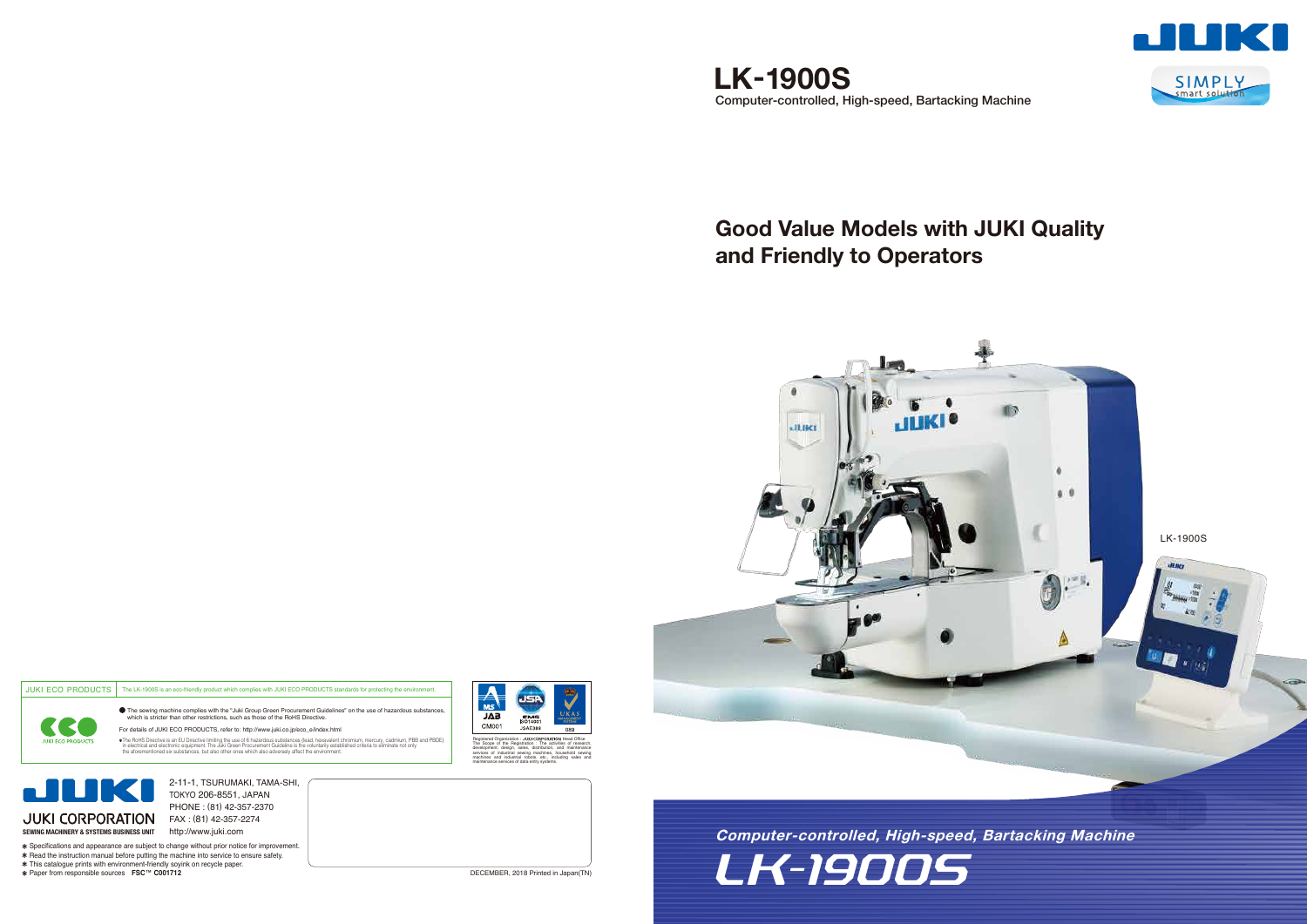This sewing machine shortens the total cycle time with its improved capabilities such as the maximum sewing speed of 3,200 sti/min, quick acceleration at the beginning of sewing and quick deceleration at the end of sewing, increased thread trimming speed and work clamp foot lifting speed.

- The sewing machine is provided as standard with 51 sewing patterns with different stitch directions and number of stitches, such as large bartacking, small bartacking, straight line tacking. The operator can select the best-suited sewing pattern according to the given process. (In some cases, the work clamp foot and other parts may be required to be changed.) This sewing machine quickly carries out sewing of various kinds of sewing patterns.
- The sewing machine provides the sewing area of 30 mm (length)  $\times$  40 mm (width).

In addition, the sewing machine has such a large memory capacity to store many different scale ratios, numbers of stitches and numbers of sewing patterns, thereby ensuring improved flexibility.

#### ■ Feed control systems

■ Longer distance from machine arm to needle ensures comfortable work



#### **Excellent responsiveness** promises comfortable work

**LED light (light quantity in five** levels + light-out function)

With its large sewing area, this sewing machine can be fully utilized for sewing various kinds of sewing patterns such as lengthwise bartacking.

**Location of the hand pulley allows the** operator to check the needle entry with ease

# **JUKI's established quality is achieved with simplified functions**

## **Standard operation panel (new model)**

#### ■ Voice quidance for the operator

# **Improved operability**

# **Higher productivity**

# **Higher flexibility**

Work clamp foot lifting height (max. 17mm)

- Bartacking data contained in a pattern number can be changed with ease by means of the pattern enlargement / reduction function. This operation can be done by entering the scale ratio through the operation panel.
- Standard sewing patterns can be registered to the pattern keys P1 to P50. In addition, the registered patterns P1 through P25 can be called up by a touch of the corresponding pattern key. It is advised to register 25 sewing patterns you use frequently to the pattern keys P1 to P 25 in order to improve workability.
- The operation panel is provided as standard with a USB port. This means that the sewing machine data management and software updating can be carried out with ease by means of the USB port.

**Computer-controlled, High-speed, Bartacking Machine**

> The hand pulley is located at the arm of machine head. This arrangement helps the operator visually check the needle entry with ease.

# **LK-1900S**

- The LK-1900S comes in two different types; i.e., S type (Standard) and H type (for Heavy-weight materials). Customers may select one of these types according to their applications.
- The sewing machine has adopted a sufficient-in-power 550-W motor. With this motor, the sewing machine allows the needle to penetrate into heavy-weight materials smoothly.

This sewing machine is provided as standard with the voice-guidance system with clock function. This voice guidance can be used for the purpose of production support such as giving the operator information about the number of pieces produced, work progress management and the operation rate of sewing machine, though the initial setting is required.



The Y-θ intermittent feed system that JUKI has developed for many years has been adopted for the feed control of the LK-1900S.

The slim-in-shape machine head has been designed to provide a longer distance from machine arm to needle to improve ease of handling the material and of carrying out continuous work.



The sewing machine is provided as standard with the stepping-motor type work clamp foot lifting device. The maximum lifting amount of the work clamp foot is 17 mm.



The LED light that illuminates the needle entry area is provided as standard. The LED light is provided with the six-step changeover switch to control its brightness and light-out.



The direct-drive system that directly connects the compact AC servomotor to the main shaft of the sewing machine has been adopted. This system enables quick startup and promises increased stopping accuracy, thereby contributing to improved responsiveness.

JUKI Simple Series sewing machine LK-1900S has been designed to have simplified and narrowed down capabilities that are essentially required to produce JUKI's established seam quality. In addition, it supports the operator with the voice guidance system to improve work efficiency.





LK-1900S-S type (Bartacking pocket lip of suits)



LK-1900S-H type (Bartacking crotch of jeans)

The LK-1900S comes in two different types to allow customers to select the best-suited one.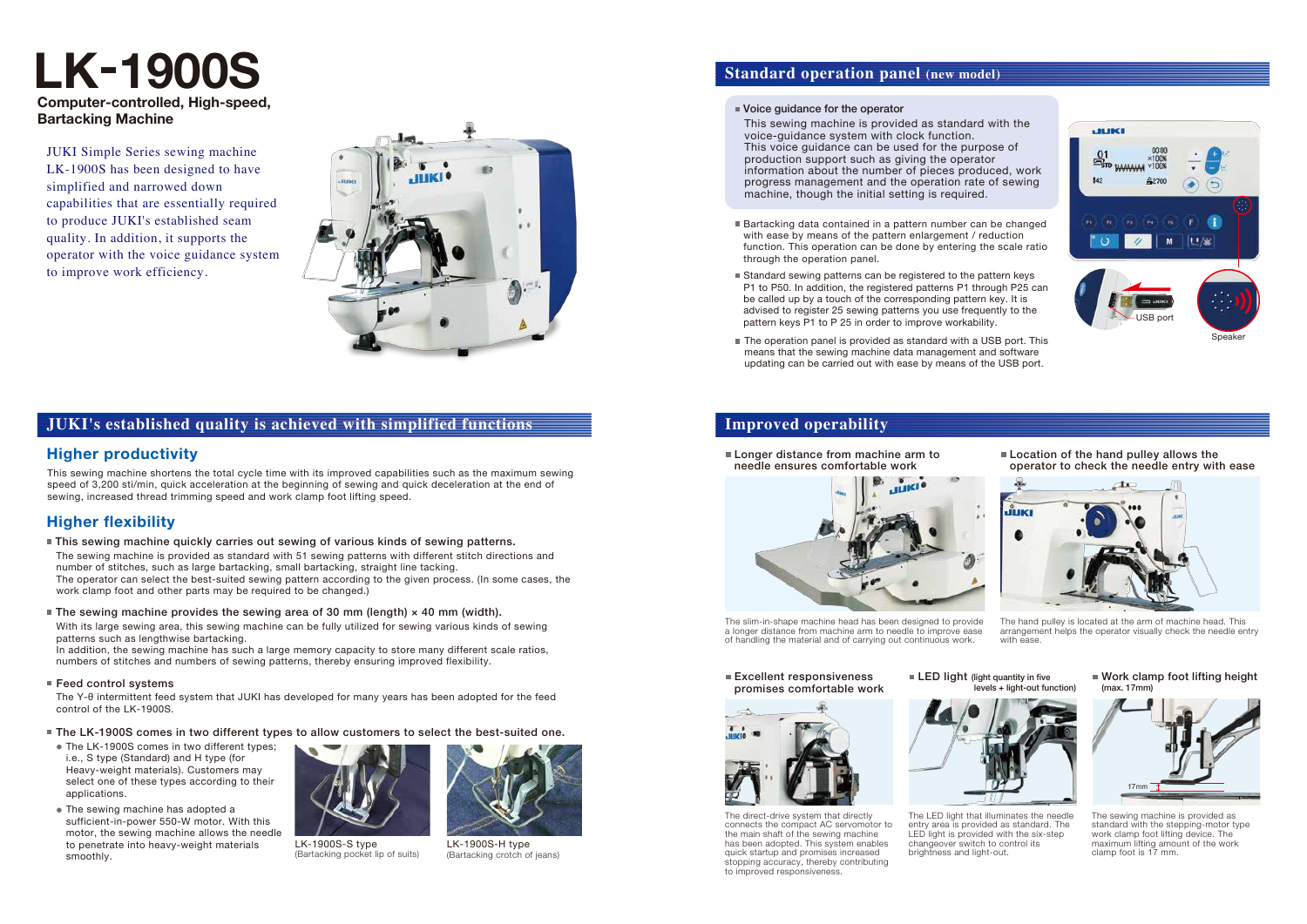|                              |                                                                                                                                                                                                                                                                                                                                                                                            |                           | ō                  | Sewing size<br>(mm) |                | <b>WOrk</b>                       |  |  |  |
|------------------------------|--------------------------------------------------------------------------------------------------------------------------------------------------------------------------------------------------------------------------------------------------------------------------------------------------------------------------------------------------------------------------------------------|---------------------------|--------------------|---------------------|----------------|-----------------------------------|--|--|--|
|                              | No.                                                                                                                                                                                                                                                                                                                                                                                        | <b>Stitch diagram</b>     | Number<br>stitches | Length<br>wise      | Cross-<br>wise | clamp foot<br>ა<br>ან<br>(Note 2) |  |  |  |
|                              | 17                                                                                                                                                                                                                                                                                                                                                                                         |                           | 21                 | 0                   | 10             | $\mathbf{1}$<br>2<br>3            |  |  |  |
|                              | 18                                                                                                                                                                                                                                                                                                                                                                                         |                           |                    | 0                   | 10             | 1<br>2<br>3                       |  |  |  |
|                              | 19                                                                                                                                                                                                                                                                                                                                                                                         |                           | 28                 | 0                   | 25             | 6<br>7                            |  |  |  |
| Linear bartacking            | 20                                                                                                                                                                                                                                                                                                                                                                                         |                           | 36                 | 0                   | 25             | 6<br>7                            |  |  |  |
|                              | 21                                                                                                                                                                                                                                                                                                                                                                                         |                           | 41                 | 0                   | 25             | 6<br>$\overline{7}$               |  |  |  |
|                              | 22                                                                                                                                                                                                                                                                                                                                                                                         | ₹                         | 44                 | 0                   | 35             | (Note 3)                          |  |  |  |
|                              | 23                                                                                                                                                                                                                                                                                                                                                                                         | (Bottom)<br>E MWWW        | 28                 | 20                  | 4.0            |                                   |  |  |  |
| Lengthwise bartacking        | 24                                                                                                                                                                                                                                                                                                                                                                                         | (Bottom)<br>ê MAAAAA<br>₩ | 36                 | 20                  | 4.0            | 9, 10                             |  |  |  |
|                              | 25                                                                                                                                                                                                                                                                                                                                                                                         | Bottom)<br>E KAAAAAAAA    | 42                 | 20                  | 4.0            |                                   |  |  |  |
|                              | 26                                                                                                                                                                                                                                                                                                                                                                                         | Bottom)<br>Top)           | 56                 | 20                  | 4.0            |                                   |  |  |  |
|                              | 27                                                                                                                                                                                                                                                                                                                                                                                         | (Bottom)<br>Top)          | 18                 | 20                  | 0              |                                   |  |  |  |
|                              | 28                                                                                                                                                                                                                                                                                                                                                                                         | (Bottom)<br>Top)          | 21                 | 0<br>10             |                | 11                                |  |  |  |
| Lengthwise linear bartacking | 29                                                                                                                                                                                                                                                                                                                                                                                         | Bottom<br>9 <sub>o</sub>  |                    | 20                  | 0              |                                   |  |  |  |
|                              | 30                                                                                                                                                                                                                                                                                                                                                                                         | (Bottom)<br>ιδ            | 28                 | 20                  | 0              |                                   |  |  |  |
|                              | (Note) 1. Sewing size shows the dimensions when the scale rate is 100%.<br>2. Refer the No. of work clamp foot to the separate table of work clamp foot.<br>3. For No. 22, modify the work clamp foot blank for use.<br>4. Use the patterns with * marks for sewing denim.<br>5. No.51 is the pattern No.1 without thread clamp.<br>6. For LK-1900BB, the pattern No.51 is not selectable. |                           |                    |                     |                |                                   |  |  |  |

# **TABLE OF THE S TAN DARD P ATTERNS**

|                  |                      |                            |                       | Sewing size<br>(mm) |                |                                       |                              |            |
|------------------|----------------------|----------------------------|-----------------------|---------------------|----------------|---------------------------------------|------------------------------|------------|
|                  | No.                  | <b>Stitch diagram</b>      | Number of<br>stitches | Length-<br>wise     | Cross-<br>wise | No. of work<br>clamp foot<br>(Note 2) |                              |            |
|                  | $\mathbf{1}$<br>(51) | <u>IWWWWW</u>              |                       | 2.0                 | 16             | $\mathbf{1}$<br>$\overline{2}$<br>3   |                              |            |
|                  | 2                    |                            | 42                    | 2.0                 | 10             | 1<br>$\overline{2}$<br>3              |                              |            |
|                  | $3^*$                | <b>AWWWWW</b>              |                       | 2.5                 | 16             | $\mathbf{1}$<br>4                     |                              |            |
|                  | $4^*$                | MWWWW                      |                       | 3.0                 | 24             | 6<br>$\overline{7}$                   | Linear bartacking            |            |
|                  | 5                    | <b>WWW</b>                 |                       | 2.0                 | 10             | $\mathbf{1}$<br>$\overline{c}$<br>3   |                              |            |
| Large bartacking | $6^*$                | P<br>MAAM                  | 28                    | 2.5                 | 16             | 1<br>4                                |                              |            |
|                  | $\overline{7}$       | <u>maannana</u>            |                       | 2.0                 | 10             | $\mathbf{1}$<br>$\overline{c}$<br>3   |                              |            |
|                  | $8^*$                | <del>MWWWW</del>           | 36                    | 2.5                 | 16             | 1<br>4                                |                              |            |
|                  | $9*$                 |                            | 56                    | 3.0                 | 24             | 6<br>$\overline{7}$                   | Lengthwise bartacking        |            |
|                  | $10^*$               | <u>MAAAAAAAAAAAAAAAAAA</u> | 64                    | 3.0                 | 24             | 6<br>$\overline{7}$                   |                              |            |
|                  | 11                   | TYYYM                      | 21                    | 2.5                 | 6              |                                       |                              |            |
| Small bartacking | 12                   | e anana                    | 28                    | 2.5                 | 6              | 8                                     | Lengthwise linear bartacking |            |
|                  | 13                   | e anning                   | 36                    | 2.5                 | 6              |                                       |                              |            |
|                  | 14                   | $\forall$                  | 14                    | 2.0                 | 8              |                                       |                              |            |
| Large bartacking | 15                   | ₩₩₩                        | 21                    | 2.0                 | 8              | 5                                     | (Note)                       |            |
|                  | 16                   | NYVYYYY                    | 28                    | 2.0                 | 8              |                                       |                              | $\epsilon$ |

|                          |                              |                       |                       |                 |                | Sewing size<br>(mm)                          |     |     |                            |    |    |     |  |  |  |  |  |  |    |  |    |
|--------------------------|------------------------------|-----------------------|-----------------------|-----------------|----------------|----------------------------------------------|-----|-----|----------------------------|----|----|-----|--|--|--|--|--|--|----|--|----|
| $clamp$ foot<br>(Note 2) | <b>Stitch diagram</b><br>No. |                       | Number of<br>stitches | Length-<br>wise | Cross-<br>wise | <b>No. of work</b><br>clamp foot<br>(Note 2) |     |     |                            |    |    |     |  |  |  |  |  |  |    |  |    |
| 13<br>13                 |                              |                       | 41                    | MANNAN          | 29             | 20                                           | 2.5 |     |                            |    |    |     |  |  |  |  |  |  |    |  |    |
| 13<br>13                 |                              | Lengthwise bartacking |                       | 42              | ᢂ<br>₩₩₩₩₩₩₩   | 39                                           | 25  | 2.5 |                            |    |    |     |  |  |  |  |  |  |    |  |    |
| 14                       |                              |                       |                       |                 |                |                                              |     | 43  | የት <del>ላን የ</del> ትትት ትትት | 45 | 25 | 2.5 |  |  |  |  |  |  |    |  |    |
| 14                       |                              |                       |                       |                 | 44             | ጽ<br>የትምን የትምን የትምን የትምን                     | 58  | 30  | 2.5                        | 12 |    |     |  |  |  |  |  |  |    |  |    |
| 6<br>$\overline{7}$      |                              |                       |                       |                 | 45             | Analympiana<br>Analympiana<br>wwww           | 75  | 30  | 2.5                        |    |    |     |  |  |  |  |  |  |    |  |    |
| 5                        |                              |                       |                       |                 |                |                                              |     |     |                            |    |    |     |  |  |  |  |  |  | 46 |  | 42 |
|                          |                              |                       | 47                    |                 | 91             | ø8                                           |     |     |                            |    |    |     |  |  |  |  |  |  |    |  |    |
| 16                       |                              | Radial tacking        | 48                    |                 | 99             |                                              |     | 15  |                            |    |    |     |  |  |  |  |  |  |    |  |    |
|                          |                              |                       | 49                    |                 | 148            |                                              |     |     |                            |    |    |     |  |  |  |  |  |  |    |  |    |
|                          |                              |                       | 50                    |                 | 164            |                                              |     |     |                            |    |    |     |  |  |  |  |  |  |    |  |    |

|  |                                             |     |                       |                       | Sewing size<br>(mm) |                       |                                              |
|--|---------------------------------------------|-----|-----------------------|-----------------------|---------------------|-----------------------|----------------------------------------------|
|  |                                             | No. | <b>Stitch diagram</b> | Number of<br>stitches | Length-<br>wise     | Cross-<br><u>wise</u> | <b>No. of work</b><br>clamp foot<br>(Note 2) |
|  |                                             | 31  |                       | 52                    | 7                   | 10                    | 13                                           |
|  |                                             | 32  |                       | 63                    | $\overline{7}$      | 12                    | 13                                           |
|  |                                             | 33  |                       | 24                    | 6                   | 10                    | 13                                           |
|  |                                             | 34  |                       | 31                    | 6                   | 12                    | 13                                           |
|  | Semilunar bartacking                        | 35  |                       | 48                    | 10                  | 7                     | 14                                           |
|  |                                             | 36  |                       | 48                    | 10                  | 7                     | 14                                           |
|  |                                             |     |                       |                       |                     | 24                    | 6                                            |
|  |                                             | 37  | WWWWWWWWWWWW          | 90                    | 3                   |                       | $\overline{7}$                               |
|  | Knit goods bartacking Large size bartacking | 38  | <u>KAAAAAM</u>        | 28                    | $\overline{c}$      | 8                     | 5                                            |
|  | Round bartacking                            | 39  |                       |                       |                     |                       | 16                                           |
|  |                                             | 40  | 48                    | ø12                   |                     |                       |                                              |